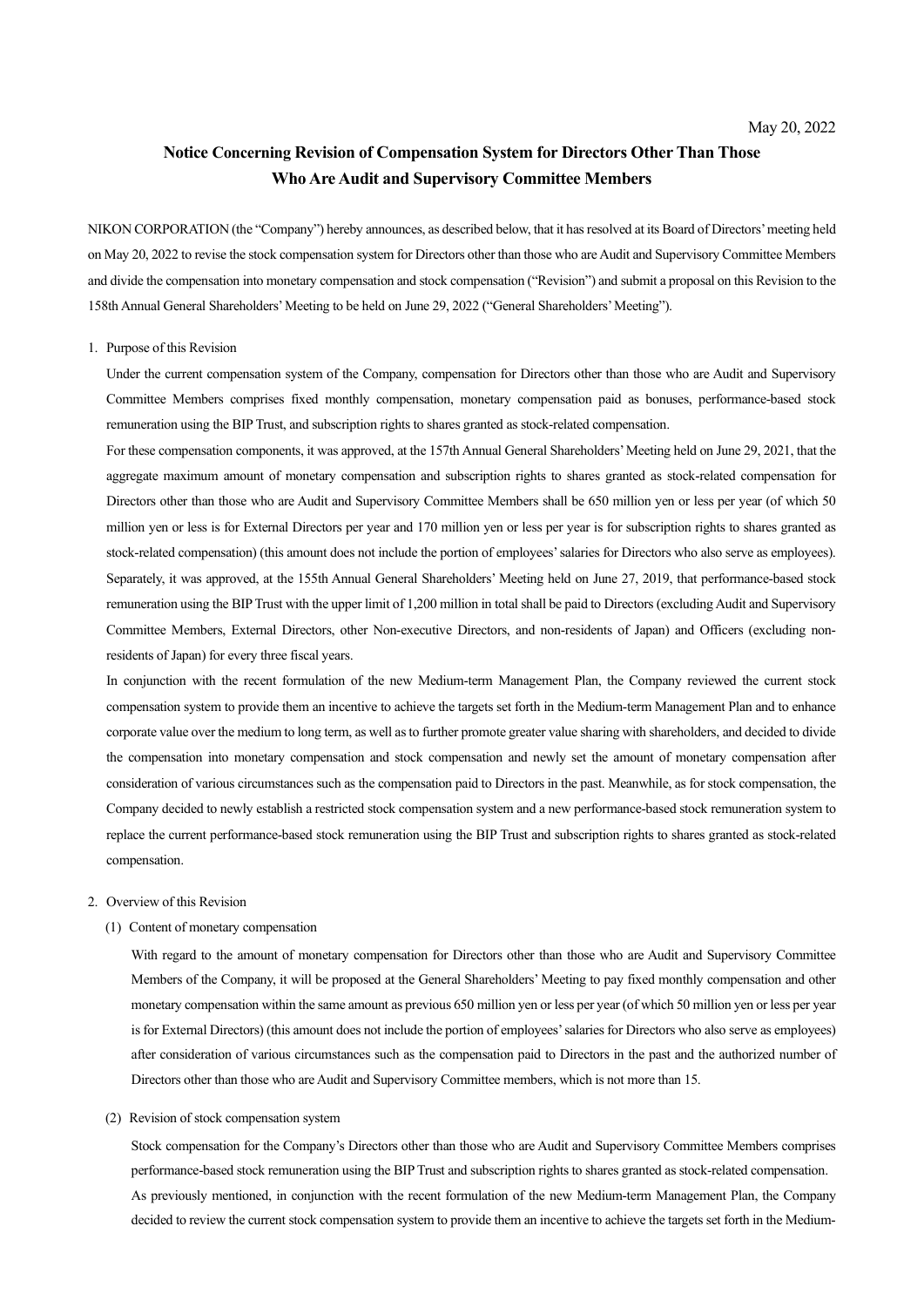term Management Plan and to enhance corporate value over the medium to long term, as well as to further promote greater value sharing with shareholders.

Specifically, it will be proposed at the General Shareholders' Meeting to newly establish a restricted stock compensation system and a new performance-based stock remuneration systemto replace the current performance-based stock remuneration using the BIP Trust and subscription rights to shares granted as stock-related compensation and deliver shares to Directors other than those who are Audit and Supervisory Committee Members (excluding External Directors, other Non-executive Directors, and non-residents of Japan) separately from their monetary compensation (Directors eligible for the restricted stock compensation and the new performance-based stock remuneration are hereinafter referred to as "Eligible Directors"). After this Revision, respective systems for the both performance-based stock remuneration using the BIP Trust and subscription rights to shares granted as stock-related compensation will be abolished (excluding shares and subscription rights to shares that have already granted).

- (i) Structure of restricted stock compensation system
	- (a) Overview

Restricted stock compensation system is a compensation system under which shares of the Company's common stock that are subject to provisions of a certain transfer restriction period and grounds for acquisition by the Company without contribution ("Restricted Shares (I)") are delivered to Eligible Directors.

(b) Upper limits of the amount of compensation and the number of shares to be delivered

Upon resolution by the Board of Directors, the Company shall, in principle, grant monetary compensation claims to Eligible Directors every year. Meanwhile, Eligible Directors shall receive Restricted Shares (I) by making an in-kind contribution of the said monetary compensation claims at the time of issuance of Restricted Shares (I) or disposal of treasury stock by the Company. The amount of monetary compensation claims to be granted by the Company to Eligible Directors shall be determined by the Board of Directors within a range that is not particularly advantageous to Eligible Directors who receive Restricted Shares (I), and its total amount shall be 100 million yen or less per fiscal year, which is deemed reasonable in light of the aforementioned purpose. The number of Restricted Shares (I) to be delivered to Eligible Directors shall be 150,000 shares or less per fiscal year; provided, however, that if the total number of shares issued by the Company increases or decreases as a result of such events as a share consolidation, share split, or allotment of shares without contribution ("Share Split, etc."), the said upper limit shall be reasonably adjusted according to the ratio of Share Split, etc.

(c) Calculation method of shares of the Company's common stock to be received by Eligible Directors

The Company shall determine the number of Restricted Shares (I) to be delivered to each Eligible Director for each fiscal year in accordance with the calculation formula defined below:

[Calculation formula for the number of Restricted Shares (I) to be delivered for each fiscal year]

Number of shares to be delivered = Base reference amount by title  $(1)$  ÷ Reference price  $(2)$ 

- \*1 Base reference amount by title shall be determined according to factors such as the title of, content of duties performed by, and responsibilities of each Eligible Director.
- \*2 Reference price shall be determined at the Board of Directors' meeting on the issuance of Restricted Shares (I) or the disposal of treasury stock within a range that is not particularly advantageous to Eligible Directors.
- (d) Details of transfer restrictions

An Eligible Director shall be, in principle, prohibited from transferring, creating a security interest on, or otherwise disposing of Restricted Shares (I) during the period between the date on which he/she receives Restricted Shares (I) and the date on which he/she retires from any of the positions as Director (including executive officer at a company with three committees) and Officer (including Executive Fellow and other positions equivalent to Officer) ("Restriction Period (I)") under an agreement entered into among the Company, the Eligible Director, and Mitsubishi UFJ Morgan Stanley Securities Co., Ltd. that manages accounts opened for Restricted Shares (I).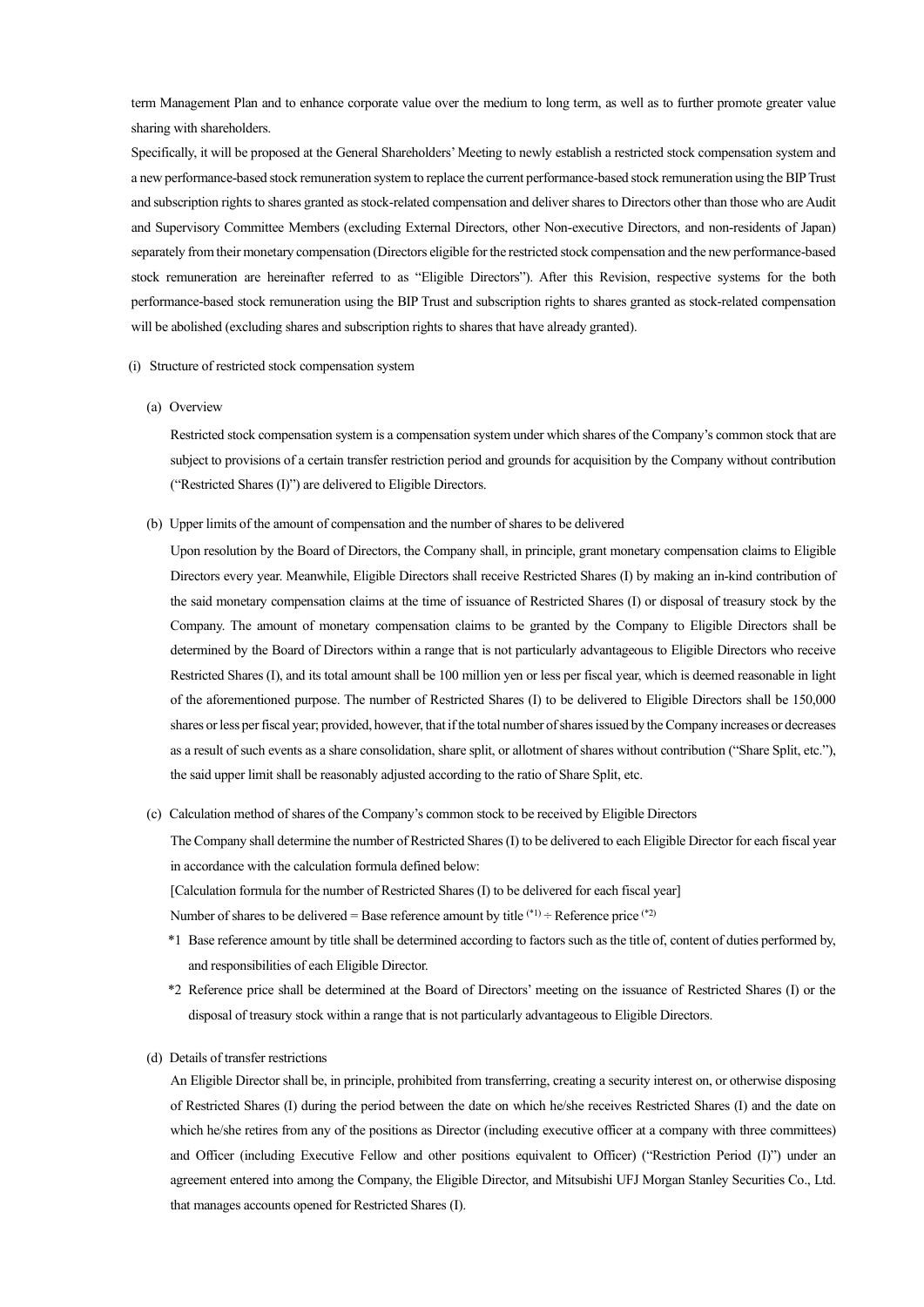### (e) Lifting of transfer restrictions

The Company shall lift the transfer restrictions on all of the Restricted Shares (I) upon the expiry of the Restricted Period (I), on condition that an Eligible Director to whom Restricted Shares (I) were delivered has remained in any of the positions as Director (including executive officer at a company with three committees) and Officer (including Executive Fellow and other positions equivalent to Officer) throughout a period determined by the Board of Directors ("Service Offering Period (I)"). If the Eligible Director retires from any of the positions as Director (including executive officer at a company with three committees) and Officer (including Executive Fellow and other positions equivalent to Officer) due to a justifiable reason (including the case where he/she has died) during the Service Offering Period (I), the number of shares on which the transfer restrictions are to be lifted shall be reasonably adjusted based on the period between the start date of the Service Offering

(f) Acquisition without contribution

Period (I) and the date of retirement.

The Company shall acquire without contribution the remaining shares of Restricted Shares (I) on which the transfer restrictions have not been lifted in accordance with (e) above.

If an Eligible Director retires from any of the positions as Director (including executive officer at a company with three committees) and Officer (including Executive Fellow and other positions equivalent to Officer) without a justifiable reason or if certain other circumstances arise before the lifting of the transfer restrictions, the Company shall acquire all of the Restricted Shares (I) without contribution immediately after the circumstance arises.

(g) Treatment during reorganization, etc.

If, during the Restriction Period (I), matters relating to a merger agreement under which the Company will become a dissolving company, a share exchange agreement or a share transfer plan under which the Company will become a wholly-owned subsidiary of another company, or other certain reorganization, etc. are approved at a general shareholders' meeting (or at a Board of Directors' meeting in case where approval at a general shareholders' meeting is not required in relation to the reorganization, etc.) ("Approval for Reorganization"), the Company shall lift the transfer restrictions on all of the Restricted Shares (I). Provided, however, that if the Approval for Reorganization is given during the Service Offering Period (I), even if it is during the Restriction Period (I), the Company shall lift the transfer restrictions on Restricted Shares (I) in the number determined based on the period between the start date of the Service Offering Period (I) and the date of approval and shall acquire without contribution the shares on which the transfer restrictions have not been lifted.

- (ii) Structure of performance-based stock remuneration system
	- (a) Overview

Performance-based stock remuneration system is a compensation system under which the number of shares of the Company's common stock calculated based on the degree of accomplishment of performance targets, etc. for each evaluation fiscal year or the amount of cash equivalent to the market value of shares of the Company's common stock ("Company's Shares, etc.") shall be delivered to Eligible Directors.

(b) Evaluation fiscal year

An evaluation fiscal year under the performance-based stock remuneration system shall be each fiscal year of the period covered by a medium-term management plan subject to the delivery of Company's Shares, etc. ("Target Period"; initially, four consecutive fiscal years from fiscal 2022 to fiscal 2025; and thereafter, multiple consecutive fiscal years, starting from the fiscal year following the final fiscal year of the previous Target Period, determined separately by the Board of Directors every time a new medium-term management plan is formulated).

(c) Upper limit of the amount of remuneration

The Company shall grant monetary compensation claims to Eligible Directors based on the degree of accomplishment of performance targets, etc. for each evaluation fiscal year. Meanwhile, Eligible Directors shall receive shares of the Company's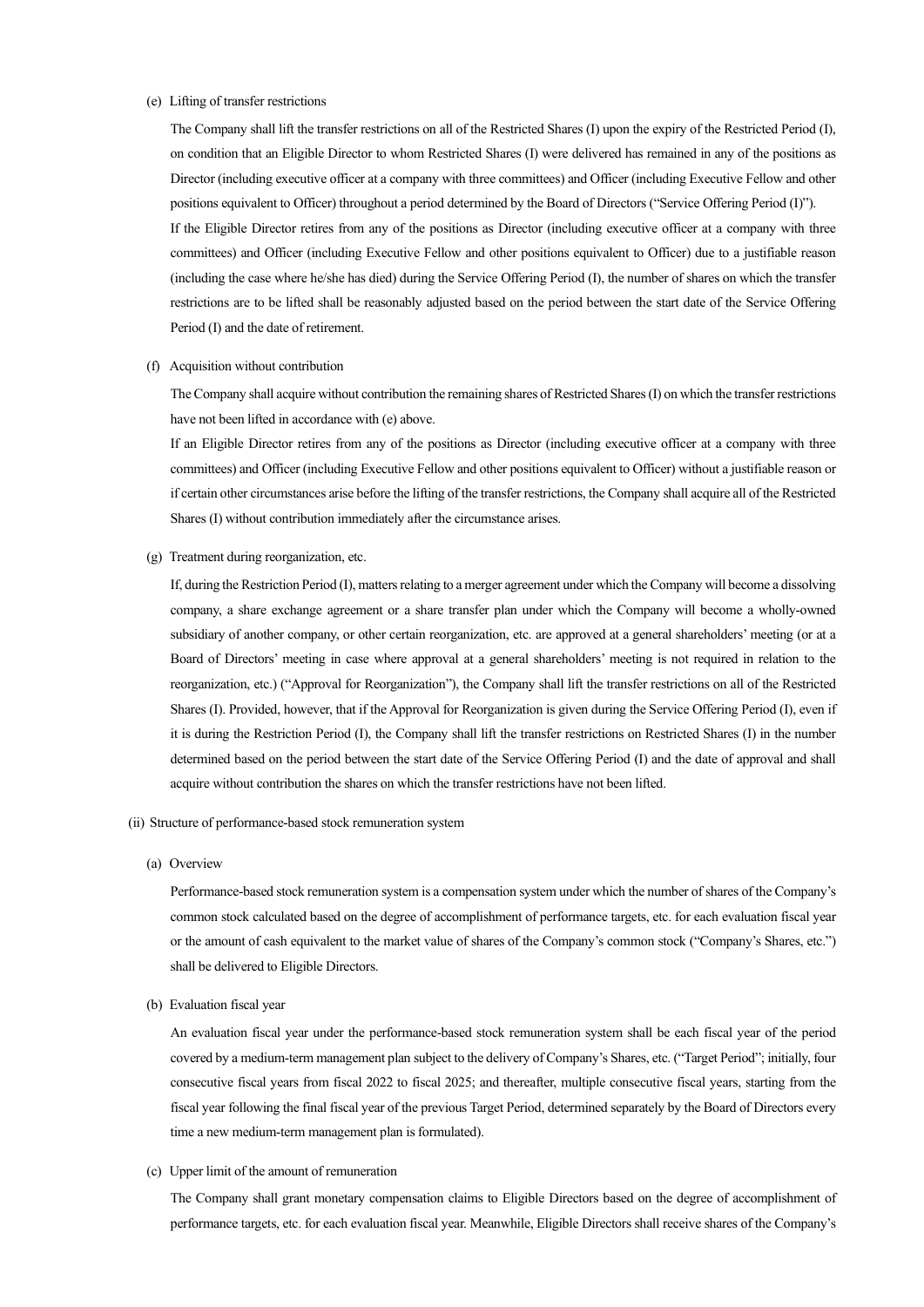common stock that are subject to provisions of a certain transfer restriction period and grounds for acquisition by the Company without contribution ("Restricted Shares (II)") by making an in-kind contribution of the said monetary compensation claims at the time of issuance of Restricted Shares (II) or disposal of treasury stock. The amount of the said monetary compensation claims shall be the number of Restricted Shares (II) to be delivered to Eligible Directors, multiplied by the closing price of the Company's common stock on the Tokyo Stock Exchange on the business day prior to the date of resolution by the Board of Directors on the issuance of Restricted Shares (II) or the disposal of treasury stock (if there is no closing price on such date, the closing price on the closest preceding trading day).

The upper limit of the total amount of monetary compensation claims and cash to be delivered by the Company to Eligible Directors under the performance-based stock remuneration system shall be the upper limit of the number of Restricted Shares (II) to be delivered to Eligible Directors per evaluation fiscal year of 110,000 shares as defined in (e) below, multiped by the closing price of the Company's common stock on the Tokyo Stock Exchange on the business day prior to the date of resolution by the Board of Directors on the issuance of Restricted Shares (II) or the disposal of treasury stock (if there is no closing price on such date, the closing price on the closest preceding trading day).

(d) Details of transfer restrictions and lifting thereof

Details of transfer restrictions on Restricted Shares (II) and the lifting thereof, conditions for acquisition by the Company without contribution, and treatment of reorganization, etc. shall be the same as those for Restricted Shares (I) (excluding, however, the provisos to 2. (2) (i) (e) and (g)). In these provisions, the terms "Restriction Period (I)," "Restricted Shares (I)," and "Service Offering Period (I)" shall be deemed to be replaced with "Restriction Period (II)," "Restricted Shares (II)," and "Service Offering Period (II)," respectively. The Service Offering Period (II) is planned to be from the start date to the end date of each evaluation fiscal year; provided, however, that if the tenure of an Eligible Director during the Service Offering Period (II) is shorter than the entire period of the Service Offering Period (II) due to the assumption of position as Eligible Director during the period or other such reasons, the number of Restricted Shares (II) to be delivered shall be reasonably adjusted. Meanwhile, as described in (f) below, in certain cases, such as where an Eligible Director retires before the delivery date of Restricted Shares (II), the amount of cash equivalent to the market value of Restricted Shares (II) shall be delivered instead of

Restricted Shares (II).

(e) Calculation method of Company's Shares, etc. to be received by Eligible Directors and upper limit thereof

The Company shall deliver the number of Restricted Shares (II) calculated based on the degree of accomplishment of performance targets and the title of each Eligible Director, etc. for each evaluation fiscal year during the Target Period to each individual Eligible Director.The number of Restricted Shares (II) to be delivered to each Eligible Director per evaluation fiscal year shall be determined in accordance with the calculation formula defined below:

[Calculation formula for the number of Restricted Shares (II) to be delivered per evaluation fiscal year]

Number of shares to be delivered = Base number of shares to be delivered by title  $(1) \times$  Performance-based coefficient  $(2)$ 

- \*1 The base number of shares to be delivered by title shall be determined by the Board of Directors, after deliberation by the Compensation Committee, taking into account factors such as the title of, content of duties performed by, and responsibilities of each Eligible Director.
- \*2 The degree of accomplishment of each of the evaluation benchmarks, namely, financial targets set forth in the Mediumterm Management Plan (the degrees of accomplishment of revenue, operating margin, and ROE) as well asstrategic targets (amounts of operating profit derived from growth drivers, and services and components, respectively, and initiatives to strengthen the management base) shall be deliberated by the Compensation Committee, which is chaired by an External Director, and more than half of which consists of External Directors, within a range of 0% to 150%. Then, the performancebased coefficients shall be calculated by totaling the values multiplied by the weightings of respective evaluation benchmarks within a range of 0% to 150%. Points may be added to or subtracted from the performance-based coefficients, which are calculated as above, within 25 points, respectively, upon decisions of the Compensation Committee and the Board of Directors in consideration of, among other factors, economic conditions during each evaluation fiscal year, and subsequent events and other special circumstances of the Company. Even in such cases, however, the performance-based